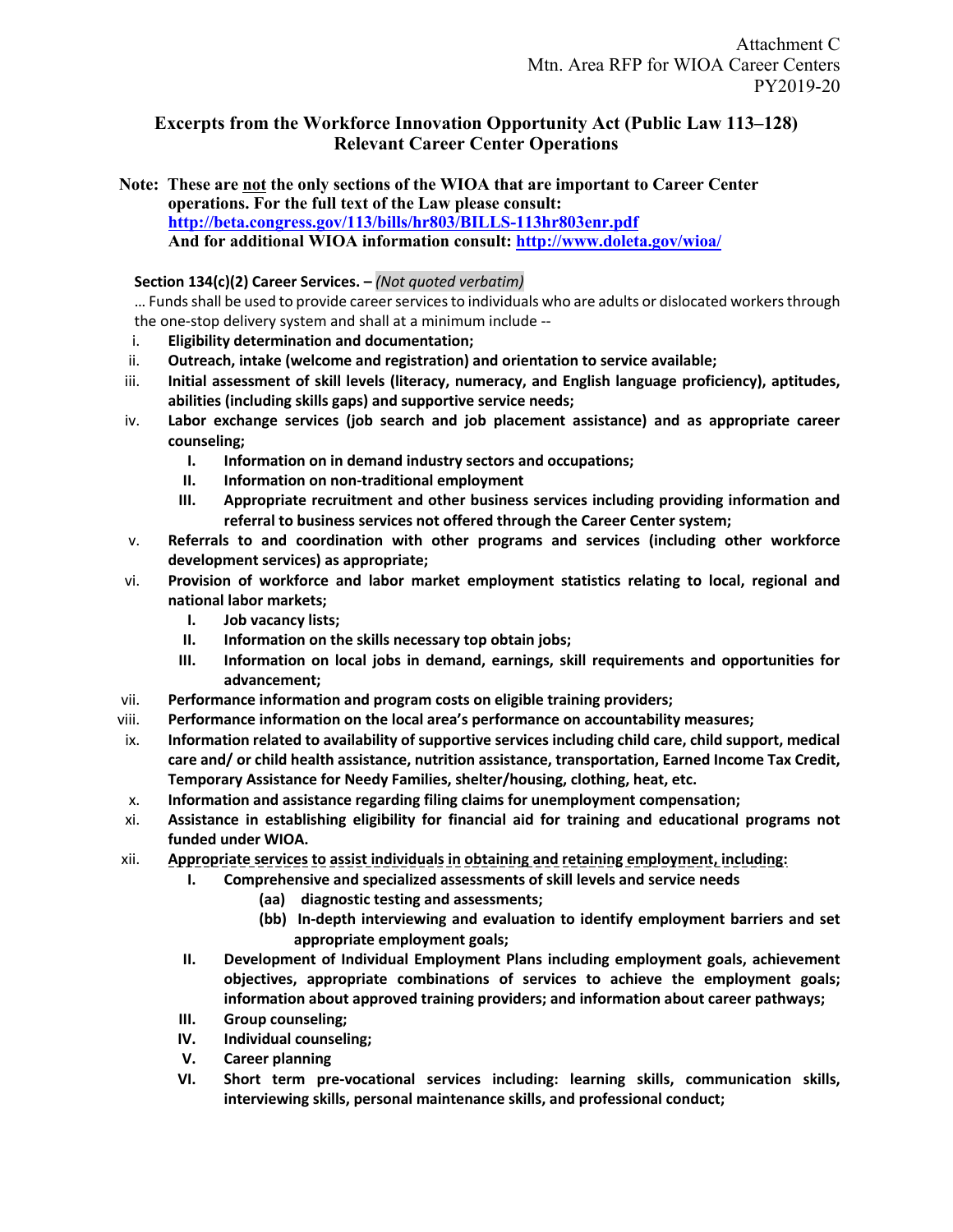- **VII. Internships and work experience linked to careers;**
- **VIII. Workforce preparation activities;**
- **IX. Financial literacy services;**
- **X. Out-of-area job search assistance and relocation assistance;**
- **XI. English language acquisition skills.**
- xiii. **Follow-up services including workplace counseling for a period of not less than 12 months after the first day of employment (as appropriate).**

## **Section 134 (c)(3) - Training services – –**

# **(A)(i) Eligibility**

- **(I)** Adults and dislocated workers who after an interview, evaluation, or assessment, have been determined by a one-stop operator or one-stop partner as appropriate to – –
	- (aa) be unlikely or unable to obtain or retain employment, that leads to economic selfsufficiency or wages comparable to or higher than wages from previous employment; and
	- (bb) be in need of training services to obtain or retain employment that leads to economic selfsufficiency or wages comparable to or higher than wages from previous employment; and
	- (cc) have the skills and qualifications to successfully participate in the selected program of training services;
- **(II)** to select programs of training services that are directly linked to the employment opportunities in the local area or the planning region, or in another area to which the adults or dislocated workers are willing to commute or relocate;
- **(III) and meet the requirements of subparagraph (B): and**
- **(IV) who are determined to be eligible in accordance with the priority system in effect under subparagraph (E).**

### **Subparagraph B**

# **(B) Qualification**

- **(i) Requirement**.-- …. Provision of such training services shall be limited to individuals who—
	- (I) are unable to obtain other grant assistance for such services, including Federal Pell Grants …; or
	- (II) require assistance beyond the assistance made available under grant assistance programs, including Federal Pell Grants.
- **(ii) Reimbursements**.-- Training services may be provided under this paragraph to an individual who otherwise meets the requirements of this paragraph while an application for a Federal Pell Grant is pending, except that if such individual is subsequently awarded a Federal Pell Grant appropriate reimbursement shall be made to the local area from such Federal Pell Grant.
- **(iii) Consideration** -- in determining whether an individual requires assistance under clause(i)(II), a onestop operator (or one-stop partner where appropriate) may take into consideration the full costs of participating in training services, including the cost of dependent care and transportation, and other appropriate costs.

### **Subparagraph E**

**(E) Priority.--** … priority shall be given to recipients of public assistance, other low income individuals, and individuals who are basic skills deficient for receipt of career services described in paragraph (2)(A)(xii) and training services. The appropriate local board and the Gov. shall direct the one-stop operators in the local area with regard to making determinations related to such priority.

### **Section 134(c)(3)(D) Training services**.-- Training services may include**—**

**(i)** occupational skills training, including training for nontraditional employment;

- (ii) on-the-job training;
- (iii) incumbent worker training in accordance with subsection (d) (4);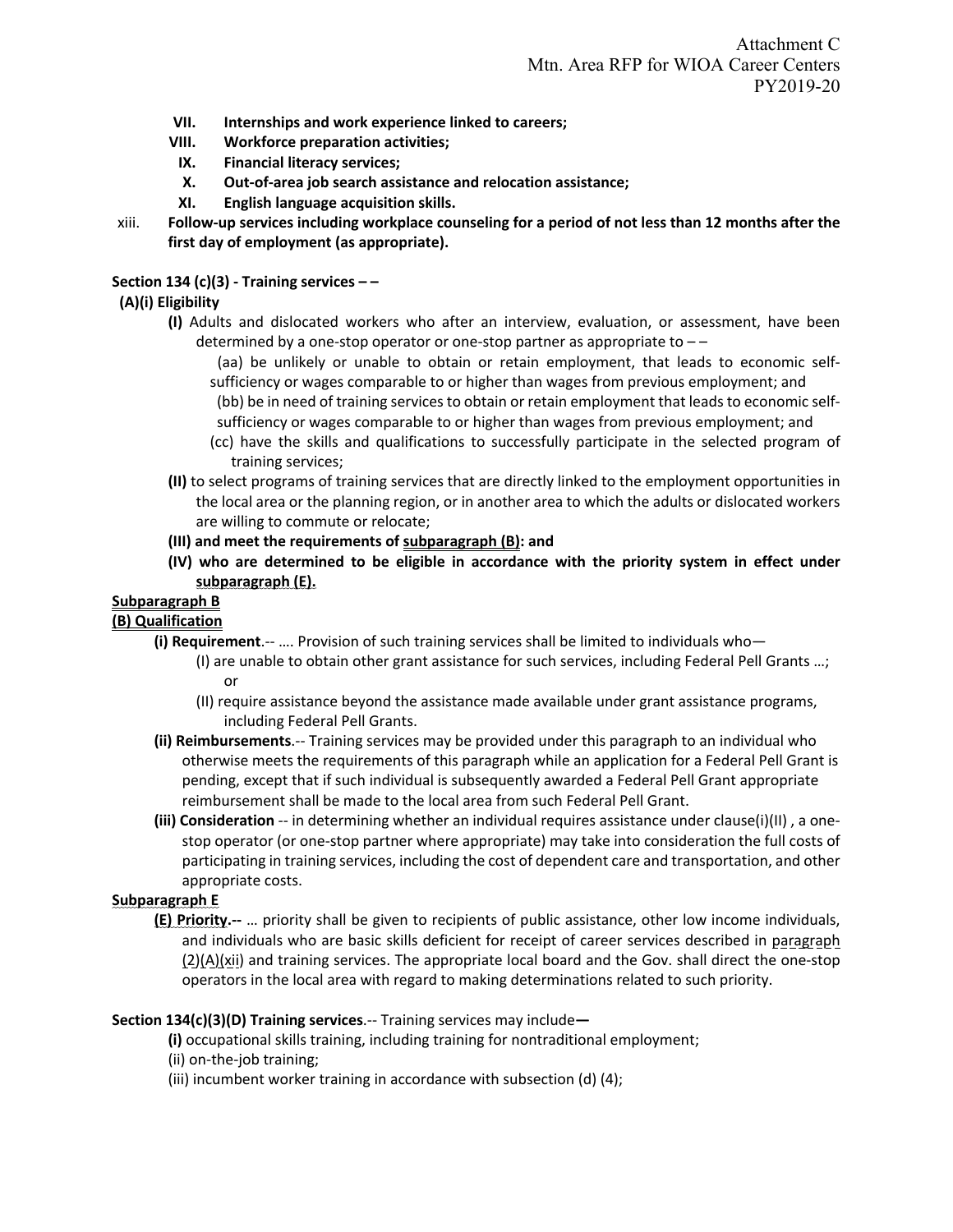- (iv) programs that combine workplace training with related instruction, which may include cooperative education programs;
- (v) training programs operated by the private sector and:
- (vi) skill upgrading and retraining;
- (vii) entrepreneurial training;
- (viii) transitional jobs in accordance with subsection (d)(5);
- (ix) job readiness training provided in combinations with services described in any of the clauses(i) through (iii);
- (x) adult education and literacy activities, including activities of English language acquisition and integrated education and training programs, provided concurrently or in combination with services described in any of the clauses(i) through (vii); and
- (xi) customized training conducted with a commitment by an employer or group of employers to employ an individual upon successful completion of the training.

Section 134 (d) Permissible Local Employment and Training Activities –

- (1) In general.--
	- (A) Activities.—
		- (i) customized screening and referral of qualified participants and training services described in subsection (c)(3) to employers;
		- (ii) customized employment–related services to employers, employer associations, or other such organizations on a fee-for-service basis;
		- (iii) implementation of a pay-for-performance contract strategy for training services, for which the local board may reserve and use not more than 10% of the total funds allocated to the local area…
		- (iv) customer support to enable individuals with barriers to employment (including individuals with disabilities) and veterans, to navigate among multiple services and activities for such populations;
		- (v) technical assistance for one-stop operators, one-stop partners, and eligible providers of training services, regarding the provision of services to individuals with disabilities in local areas, including the development and training of staff, the provision of outreach, intake, assessments, and service delivery, the coordination of services across providers and programs and the development of performance accountability measures;
		- $(vi)$  employment and training activities provided in coordination with  $--$ 
			- (I) child support enforcement activities of state and local agencies carrying out part of D of title IV of the Social Security Act…;
			- (II) child support services, and assistance, provided by state and local agencies carrying out part D of title IV the Social Security act…;
			- (III) Cooperative extension programs carried out by the Department of Agriculture; and
			- (IV) activities to facilitate remote access to services provided through the one-stop delivery system including facilitating access through the use of technology;
		- (vii) activities
			- (I) to improve the coordination between workforce investment activities and economic development activities carried out within the local area involved, and to promote entrepreneurial skills training and microenterprise services;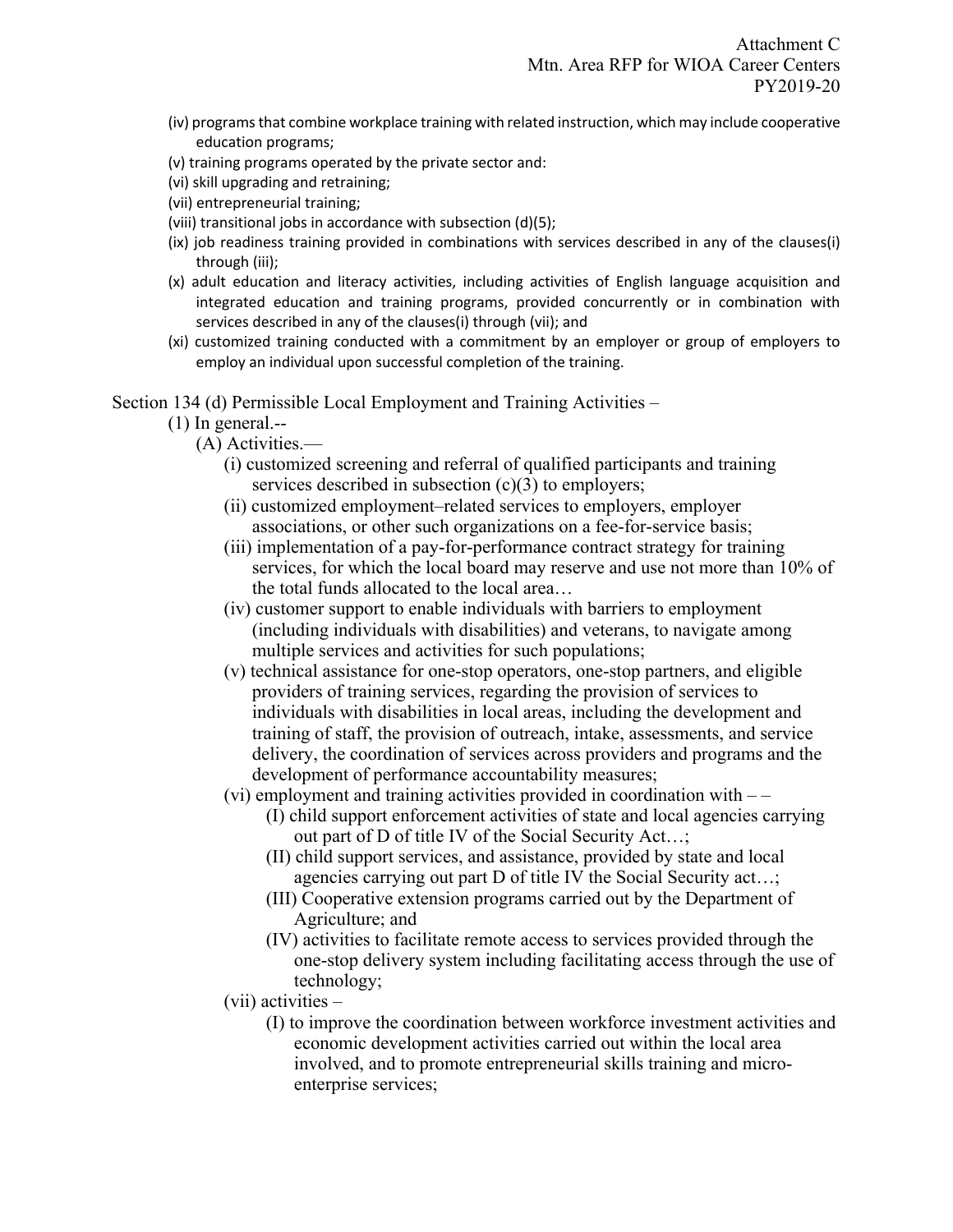- (II) to improve services and linkages between the local workforce investment system (including the local one-stop delivery system) and employers, including small employers, in the local area, through services described in this section; and
- (III) to strengthen linkages between the one-stop delivery system and unemployment insurance programs;
- (viii) training programs for displaced homemakers and for individuals training for nontraditional occupations in conjunction with programs operated in the local area;
- (xi) activities to provide business services and strategies that meet the workforce investment needs of area employers, as determined by the local board, consistent with the local plan under section 108, which services – – (I) may be provided through effective business intermediaries working in conjunction with the local board, and may also be provided on a fee-forservice basis or through leveraging of economic development, philanthropic, and other public and private resources in a manner determined appropriate by the local board; and
	- (II) may include  $-$ 
		- (aa) developing and implementing industry sector strategies (including strategies involving industry partnerships, regional skills alliances, industry skills panels, and sectoral skills partnerships);
		- (bb) developing and delivering innovative workforce investment services and strategies for area employers, which may include career pathways, skills upgrading, skill standard development and certification for recognized postsecondary credential or other employer use, apprenticeship, and other effective initiatives for meeting the workforce investment needs of area employers and workers;
		- (cc) assistance to area employers and manage reduction in force in coordination with rapid response activities provided under subsection  $(a)(2)(A)$  and with strategies for the aversion of layoffs, which strategies may include early identification of firms at risk of layoffs, use the feasibility's studies to assess needs of and options for at-risk firms, and the delivery of employment and training activities to address risk factors; and
		- (dd) the marketing of business services offered under this title, to appropriate area employers, including small and midsized employers; …
- (x) activities to adjust the economic self-sufficiency standards… for local factors, or activities to adopt, calculate, or commission for approval, economic self-sufficiency standards for the local area that specify the income needs of families, by family size, the number and ages of children in the family, and substate geographical considerations;
- (xi) improved coordination between employment and training activities and programs carried out in the local area for individuals with disabilities, including programs carried out by the state agencies related to intellectual disabilities and developmental disabilities, activities carried out by statewide